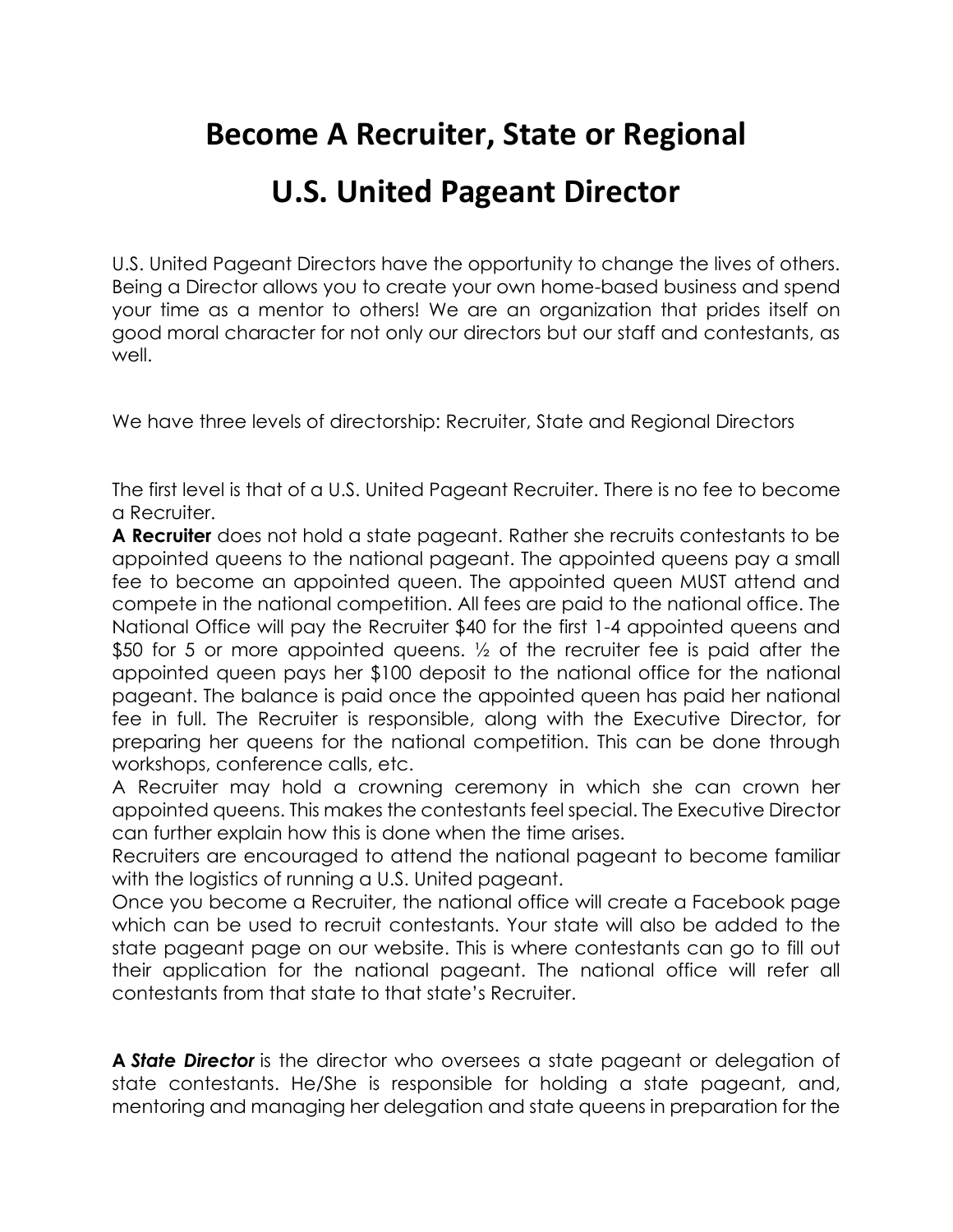national pageant. He/She works under the direction of the regional or national director. A State Director must have some experience in pageantry or event planning.

**A** *Regional Director* oversees three or more states as a state director or may oversee State Directors for some or all her states or additional states beyond the three she directs. A Regional Director can only be appointed to this position after being a State Director for least two successfully years and at the National Director's discretion.

# **Frequently Asked Questions**

#### **How much does it cost to become a director?**

A Recruiter does not pay a fee.

A State Director's fee is \$199 per pageant season.

A Regional Director's fee is \$299 per pageant season (2 or more states)

The fees are renewable each year 30 days prior to the national pageant.

### **Do I have to have previous pageant directorship experience to be a director?**

No. Our national staff will assist you along the way with showing you how to recruit and produce your live pageant. The Executive Director and or national staff will attend your state pageant and assist you with planning.

### **Can I be a state director in a state in which I do not live?**

Yes. However, we feel it is best to direct in a state in which you live. But when that state is not available, we will work with you to find a state in which you may have contacts or may be close to geographically.

### **Can anyone be a director?**

Yes, but according to these guidelines:

Recruiter must be at least 21 years of age.

State Directors must be at least 21 years of age.

Regional Directors must be at least 25 years of age and have at least two years of directing a state pageant

All directors are subject to a state and national background check at their own expense and must be of good moral character.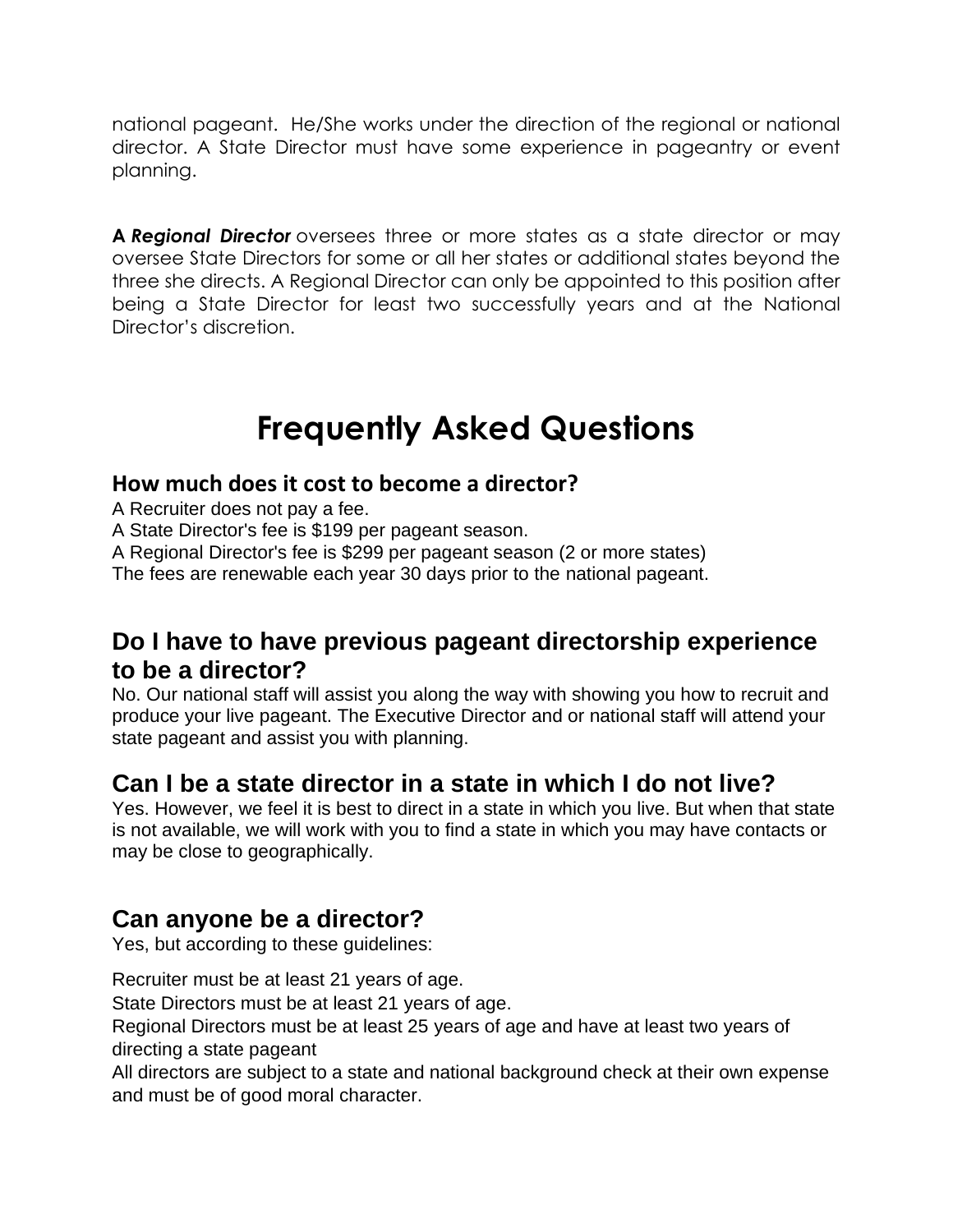#### **What do I do to bring in money as a director?** Contestants will pay fees to participate in a pageant. You will be able to charge admission, as well as, and may even sell concessions and merchandise (as a venue permits) to earn extra money at your pageant. The profit made after your pageant expenses are paid in full is yours to keep.

### **What expenses am I responsible for?**

As an Independent Director for U.S. United, you are responsible for paying for your venue, prizes, and other related expenses for a pageant. You can pay for these items from the fees and other monies you collect by holding your pageant. You are responsible for your transportation and lodging at the national pageant. Some meals will be provided by the national system during pageant weekend. You are responsible for your own taxes-income and expenses.

### **How much money does it take to start as a director?**

Other than your State/Region Director's fee, U.S. United does not require that you start with any out-of-pocket expenses.

### **How much time do I have to put into my directorship?**

Just like with any business, to be successful you have to take it seriously. Most stay-athome moms love this business because they can do most of their recruiting and manage their business online through social media sites, email, and websites. Other women who work outside of the home can also be directors as they can work their business on their own time schedule and can utilize the contacts they already have with people they work with or network with on a daily basis.

### **How much paperwork is involved in being a director?**

98% of all paperwork is actually online. Contestant applications and instructions are completed on the website or Facebook pages as files. This helps to keep our costs down. Most people have a Facebook page or email. Electronic contact is the best form of communication in this technologically driven world. If you can operate a computer, you will have all the tools you'll need right at your fingertips.

### **Do I have to go somewhere for training?**

As the need arises, we will have training opportunities throughout the year so that we